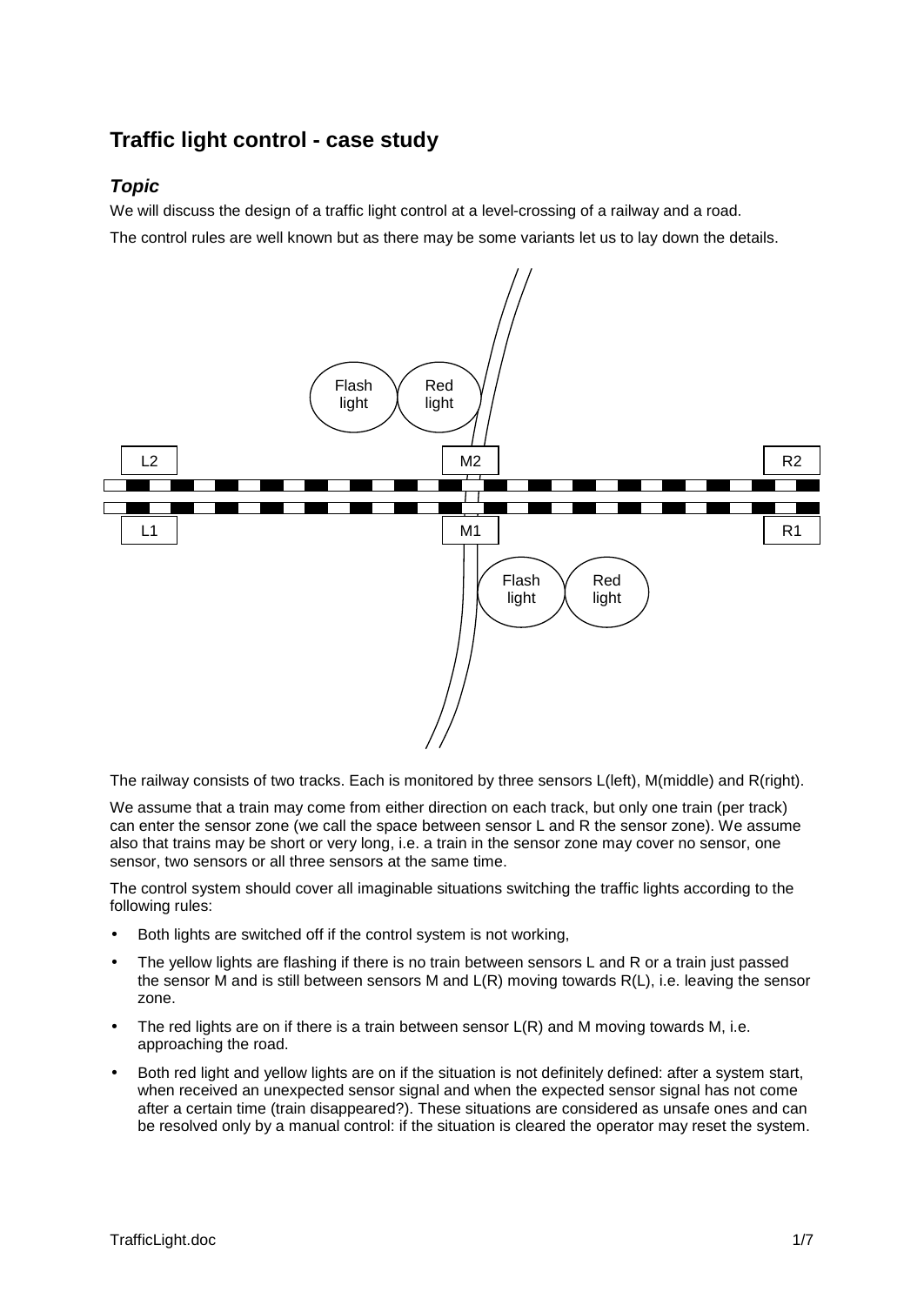# *Design*

There is seldom "the best" solution for a control system. The solution depends on decisions taken by a system project leader (which state machines to use) as well as on details of the specification of the state machines themselves. Eventually, the specifics of the implementation tools may also influence the solution. When specifying the state machines a designer may minimize the number of states by using input actions intensively (Mealy model). Or he may not bother about the number of states, trying to achieve a clear, understandable state machine (Moore model).

The example demonstrates how to cover unusual situations in a control system. Of course, a state machine that covers only a correct sequence of sensor changes is very simple to design and does not present any challenge to other solutions. For a simple system when only the "sunny day" scenario is considered any solution will do. Problems arise from the rarely occurring but dangerous, erroneous situations which make the design of control systems difficult and justify all the effort needed to design a good control system.

The TrafficLight control system will be designed as a modular system which can be expanded for any number of tracks, each having 3 sensors: L, M, R.

### *"Obvious" solution*

Let us consider first only the problem that seems to be the basic one: how to identify the train position that determines the traffic lights.

If you think a while about it you may find very soon an obvious solution: the system has to "know" that a train entered the sensor zone, i.e. it has passed the sensor L or R and moves towards the sensor M. This information seems to be sufficient to switch on the red light. When the train is over the sensor M the red light stays switched on. When eventually the train leaves the sensor M the red light can be switched off. The information: moving towards (plus staying over the sensor M) and left sensor M seems to be sufficient to control both lights: red and the flashing yellow one. Thus, it seems that, using a hardware analogy, one flip-flop should be enough to control the lamp or in other words - two states will do.

This solution has one major limitation: it uses the signal edges for control: in hardware it would mean the raising edge of the L sensor sets the flip-flop, the falling edge of the M sensor resets it. This kind of control is not always possible and it is considered as unreliable. Anyway, for our exercise, as we want first to show a simple solution we are generous and accept for a while this "edge" based solution and assume that we are able to "detect" the direction of signal changes.

Before we show you the error in the solution we will underline once more the difference between the "sunny day scenario" and the real world. The simple analysis above has been limited to the "sunny day scenario" which considers only the correct, i.e. the most probable sequence of events (sensor changes according to train movement). If we limit our consideration to the "sunny day scenario" we forget the true control problem. In the discussed example there are at least the following situations which require consideration, namely the system behavior

- on startup,
- when the "train get lost" (it entered the sensor zone but never left it),
- when an unexpected sensor signal occurs, for instance a sensor M signals the presence of a train though there has been no train yet detected in the sensor zone.

If we take into account all what we have said up to now we could specify the state machine shown below. The diagram shows the basic two states: *NoTrain* and *Present* to realize the basic control.

In addition, to make the control system more realistic, we introduced:

- a state *Start* which allows the state machine to switch on the traffic lights after the start-up,
- states *Missing* and *Unexpected* to handle the two above mentioned erroneous situation.

If we try to define transition conditions and actions for the *Unexpected* state we encounter some difficulties. Let us consider the following situation: a short train has entered the sensor zone, the state machine has detected the change of the L sensor and has changed its state from *NoTrain* to *Present* where it has switched on the red light and has stopped the yellow flashing light. The train continues its movement towards the sensor M. Eventually, the train leaves the sensor L but it has not arrived at sensor M yet. In this moment the sensor L signals a (new?) train. What should the state machine do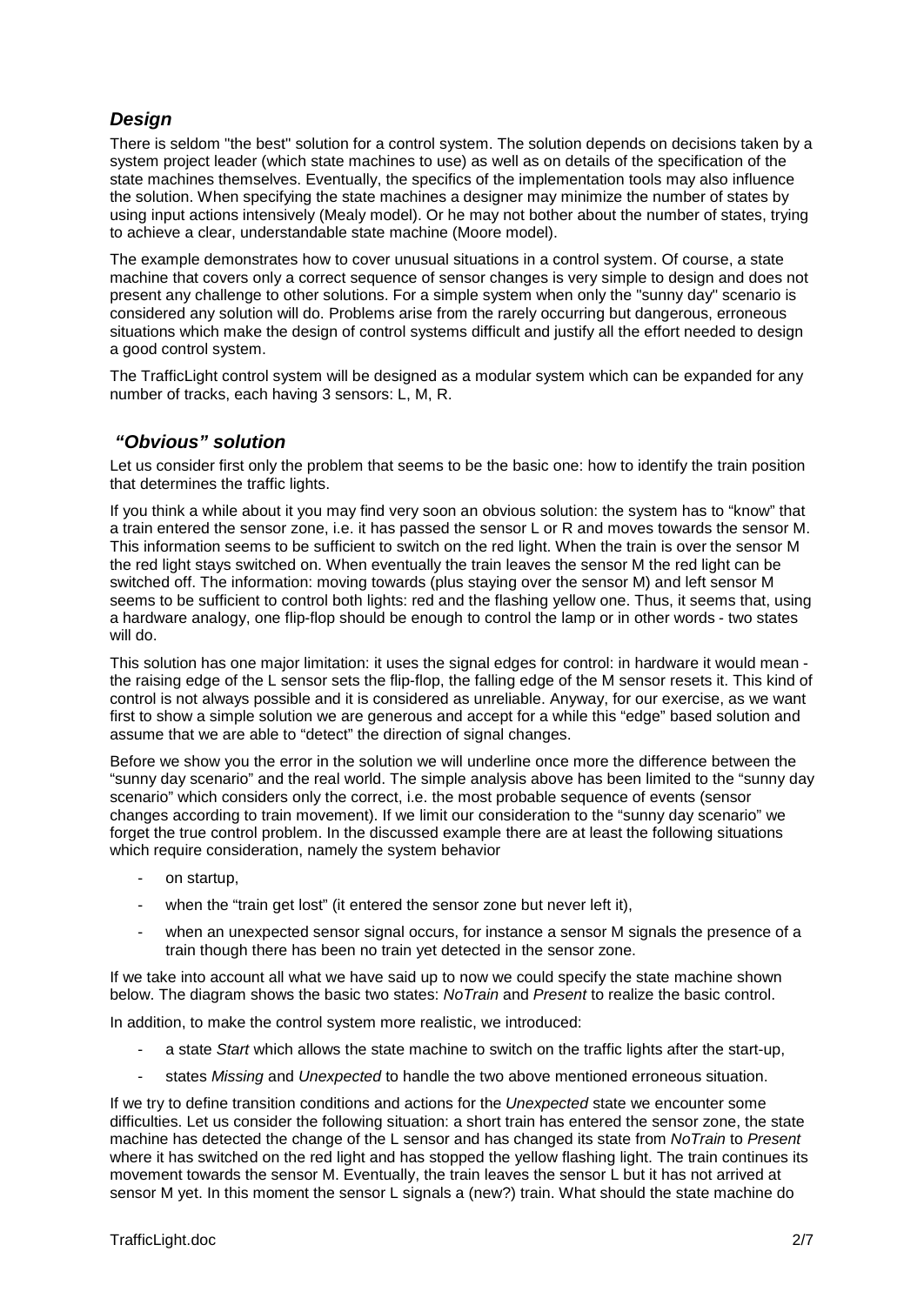now? Our first reaction – change to the state *Unexpected* - will not work. This has been the condition to make the transition from *NoTrain* to *Present*. So, if we use the same condition for the transition from state *Present* to *Unexpected* this transition will be performed immediately when entering the state *Present*. We see that the state machine cannot express the different situations in the analyzed control system with two states. To specify the behavior of the light control we need more states.



### *The ultimate Control*

After the first unsuccessful trials we jump over the many intermediate solutions that could have been explored and present the complete solution.

The control system consists of three state machines: *TrafficLight, Light* and *Flash*. *Light* is the state machine which realizes the control sequence for one direction. *Flash* is a state machine which generates the Yellow (flash) traffic light. *TrafficLight* is the main state machine which controls directly the Red traffic light. *TrafficLight* enables/disables the functioning of *Flash* by commands Cmd\_Enable (1) and Cmd\_Disable (2).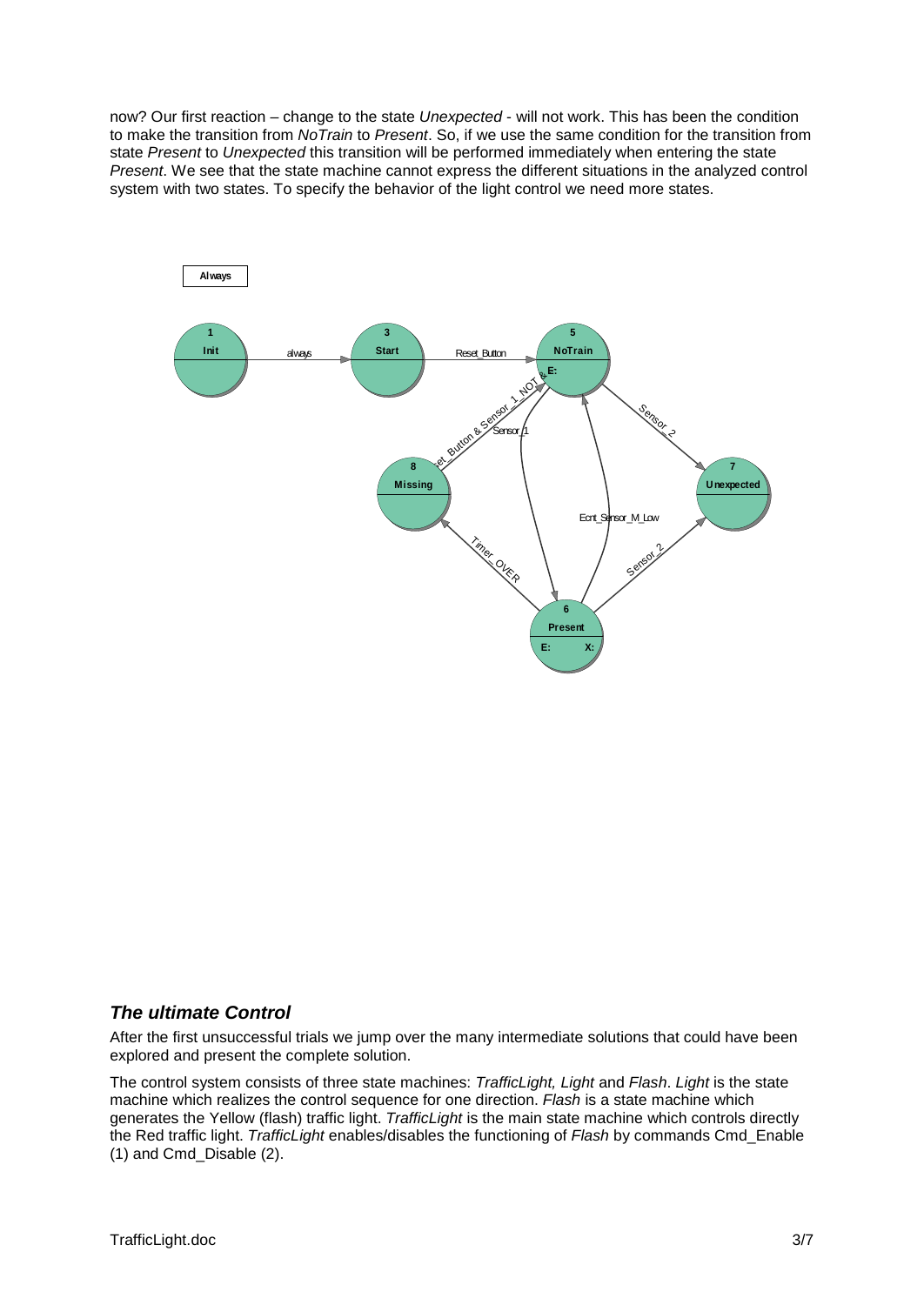## Light

The *Light* state machine "follows" the train and at any time presents the train position by its states. You need 2 *Light* state machines for one rail: one state machine for each direction. The state transition diagram for *Light* is as follows:



The state transition diagram displays only the states and transition conditions. The complete specification requires the entry, exit and input actions which are only indicated the diagram by letters E:, X;, I;. The full specification is included in state transition tables. (If you explore the design by means of StateWORKS Studio, you will need to double-click on any state to see the full details of its actions and transitions.)

If there is no train between sensors L and R the state machine stays in the state *NoTrain*. Depending on the train length many state sequences are imaginable, for instance:

- for a short train which covers only one sensor at a time *NoTrain -> Coming -> Approaching -> Present -> Leaving -> Going -> NoTrain*
- for a long train which covers two sensors at a time *NoTrain -> Coming -> ApprPresent -> Present -> LeavPresent -> Going -> NoTrain*
- for a very long train which covers all three sensors at a time *NoTrain -> Coming -> Approaching -> AllPresent -> Leaving -> Going -> NoTrain*

The functioning of the two *Light* state machines for a rail is mutually exclusive: if one state machine goes into the state *Coming* the "partner" state machine goes into the state *Disabled*. This arrangement avoids erroneous signaling of failures: a proper sequence of events (sensors) for one direction would be a failure for the other direction.

# **TrafficLight**

As the *Light* state machine represents at any time the train position the *TrafficLight* state machine can be a simple combinatorial system. In StateWORKS it is just a degenerate state machine with one state *Init* where all the combinatorial functions are defined in the *Always* section.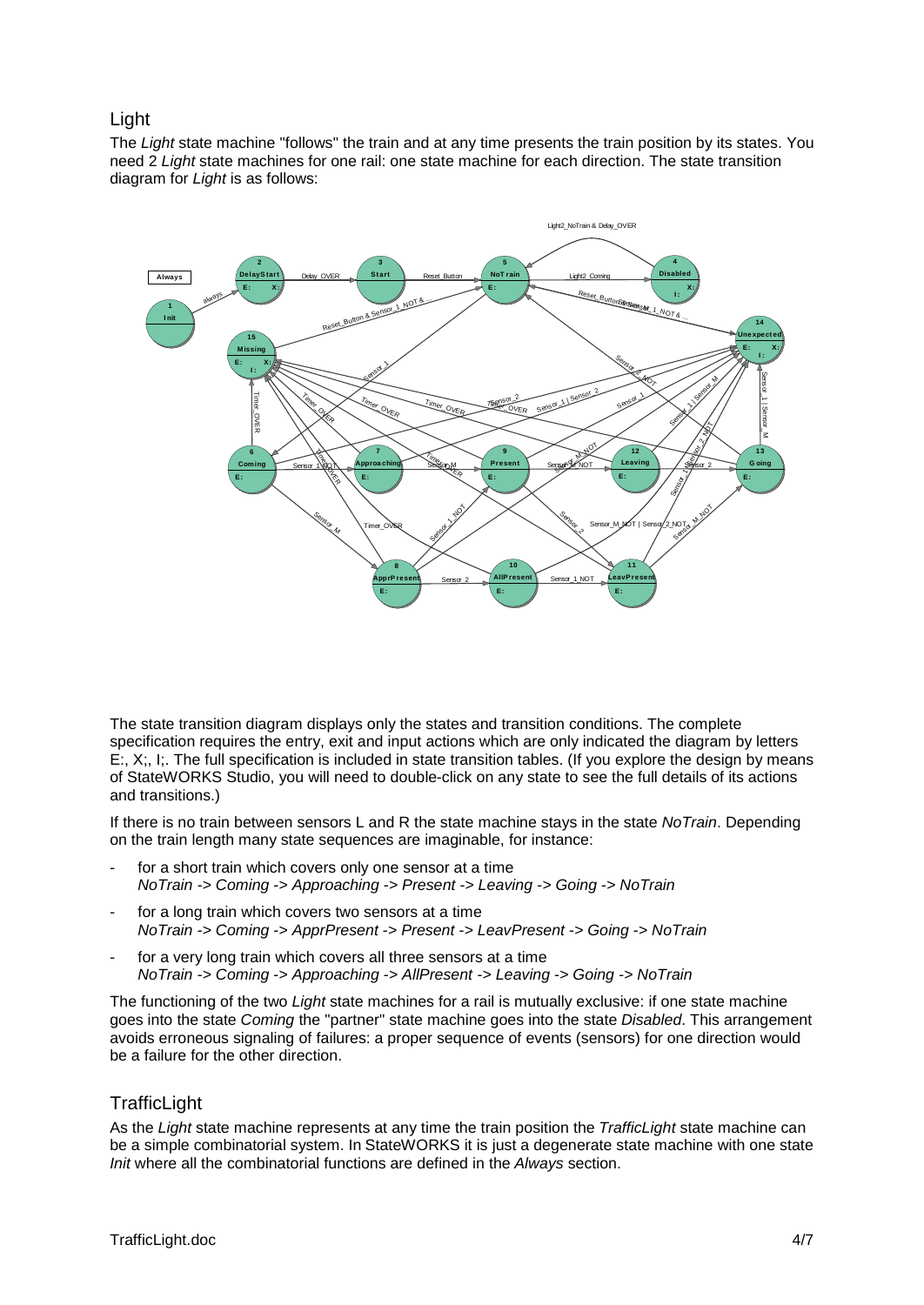

The behavior of the two traffic lights: Light (red) and Flash (yellow) is then defined by states of the *Light* state machine in the following table:

| <b>State</b>        | <b>Condition</b>   | Light (red) |    | Flash (yellow) |               |
|---------------------|--------------------|-------------|----|----------------|---------------|
|                     |                    | Off         | On | <b>Disable</b> | <b>Enable</b> |
| <b>Start</b>        | <b>Start</b>       |             | Χ  |                | Х             |
| <b>Disabled</b>     | <b>Disabled</b>    | X           |    |                | X             |
| NoTrain             | NoTrain            | Χ           |    |                | X             |
| Coming              |                    |             | X  | X              |               |
| Approaching         |                    |             | X  | Χ              |               |
| <b>ApprPresent</b>  | <b>TrainComing</b> |             | Χ  | Χ              |               |
| Present             |                    |             | X  | X              |               |
| AllPresent          |                    |             | X  | Χ              |               |
| <b>LeavePresent</b> |                    |             | X  | X              |               |
| Leaving             | <b>TrainGoing</b>  | Χ           |    |                | X             |
| Going               |                    | Χ           |    |                | Χ             |
| Unexpected          | Error              |             | X  |                | Χ             |
| <b>Missing</b>      |                    |             | X  |                | Χ             |

To simplify the logic equations the states are combined in complex Conditions, for instance the condition *TrainComing* is a OR combination of 6 six states (*Coming, Approaching, ApprPresent, Present, AllPresent, LeavePresent*) and describes situations when the train is between the sensors 1 and 2 moving towards M or is already on M. Using the complex Conditions the following equations specify the *On/Off* signals for the Red light:

*RedLightOn = Start OR TrainComing OR Error*

*RedLightOff = Disabled OR NoTrain OR TrainGoing*

Similar equations can be defined for the Yellow (Flash) light.

For several rails the OR-combination for On signal and AND-combination for Off signal will do. For instance for 2-rail railway we get the following equations:

*RedLightOn = Start1 OR TrainComing1 OR Error1 OR Start2 OR TrainComing2 OR Error2 RedLightOff = (Disabled1 OR NoTrain1 OR TrainGoing1) AND (Disabled2 OR NoTrain2 OR TrainGoing2)*

### Flash

The Yellow light is not controlled directly by the *TrafficLight* state machine. There is a simple *Flash* state machine which generates the flash-cycle and controls the Yellow light. The *TrafficLight* state machine controls the behavior of the *Flash* state machine using commands: *CmdEnable* and *CmdDisable*.

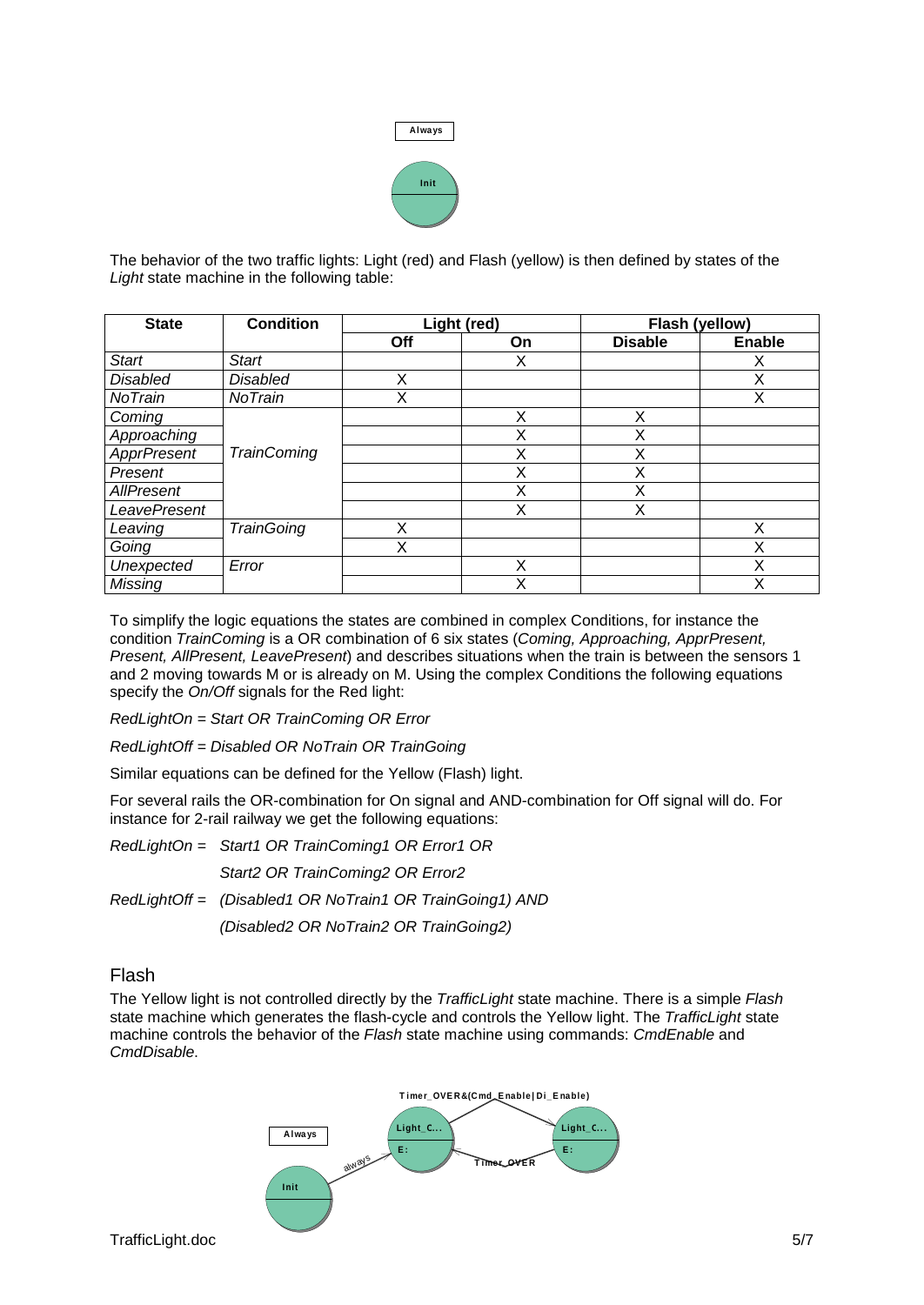## System for 2-track railway

The following diagram shows the state machines system required for a 2-track railway. It is interesting to note the unconventional system structure. It is not a typical hierarchical system. The main state machine *TrafficLight* which in fact controls the traffic light is a combinatorial system which uses the states of the state machines *Light* as inputs. The state machines *Light* create a layer which "translates" the train movements into definite train positions. Knowing the train positions, the control problem simplifies to a pure combinatorial system solved by *TrafficLight*. The approach can be extended to more tracks, and you may notice that, once a state machine has been designed, further instances can be added to the project very easily.



### *Conclusions*

The case study represents fragments of a typical design procedure. We start to analyze the control system producing the first trial solution. Doing this we learn better the requirements. After several trials we understand the problem and we do the first system design where we decide about the overall structure of the system: inputs, outputs, type and number of state machines and their interface (in fact, we decompose in this moment the control task in manageable entities and determine how this entities cooperate).The system design may not be the ultimate now. It may be changed if during the state machine specifications we encounter problems which solutions require changes in the system design.

We could not show you all the steps, errors made, all the defeats and triumphs which accompany the design process. We just presented the first unsatisfactory trial and then the ultimate solution.

Is the solution the best one? Nobody can answer this question. We like it and it works, so, we stopped searching for better solutions.

You may have questions, especially considering the *Light* state machine. It may seem an overkill to use so many states. Considering the basic representation of train movement, we started with two states (*NoTrains* and *Present*) and ended with nine states (*NoTrain, Coming, …Going*). We have shown that the minimal solution could not work but we have not proved that we really need 9 states. Maybe a smaller number will do. We have of course tried other solutions. If we were to design a